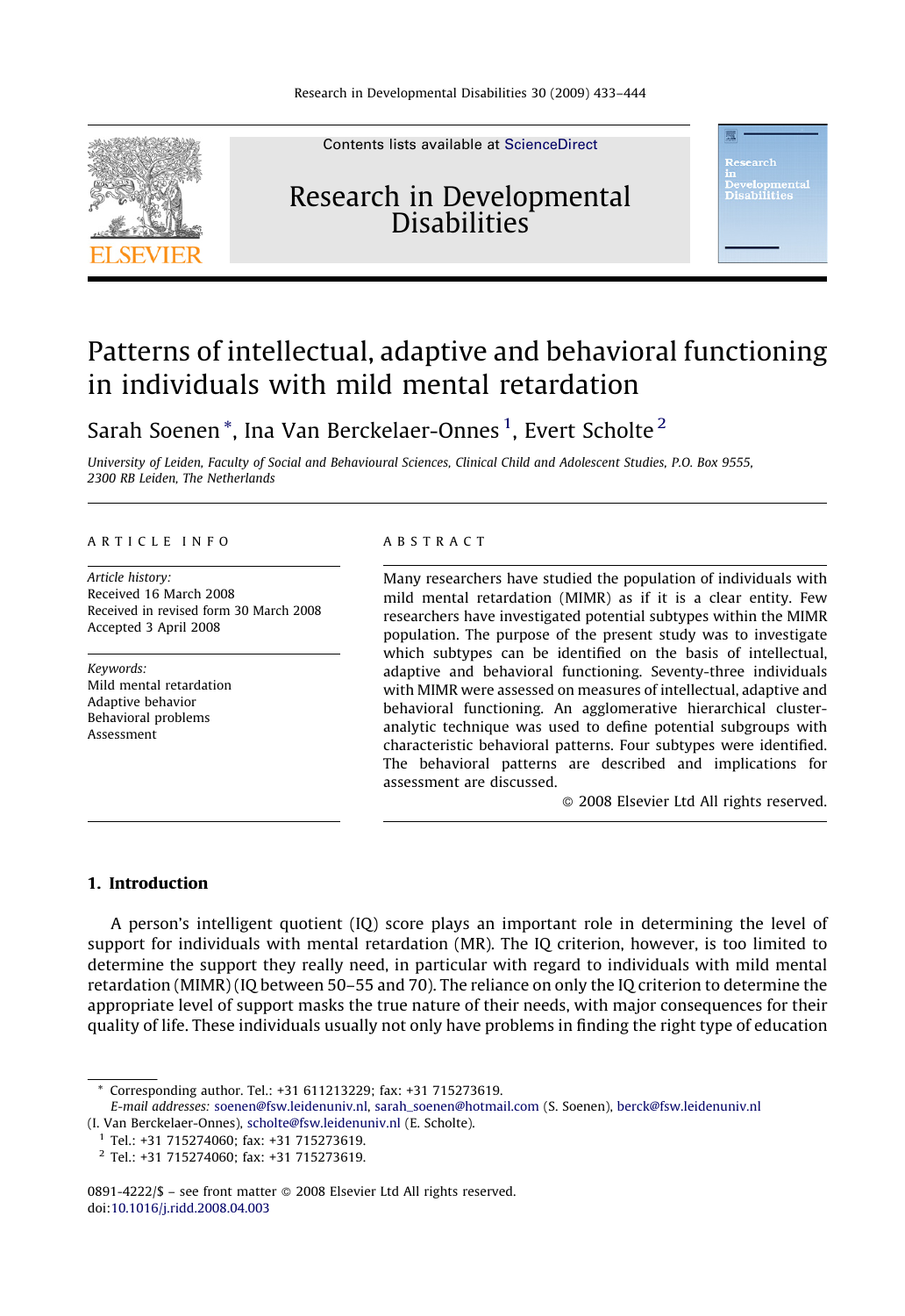([Bouck, 2004\)](#page--1-0) or work [\(Bouras & Drummond, 1992](#page--1-0); [Richardson, Koller, & Katz, 1988\)](#page--1-0) but are also often left without appropriate support [\(Fuijara, 2003;](#page--1-0) [MacMillan, Gresham, & Siperstein, 1993;](#page--1-0) [MacMillan,](#page--1-0) [Siperstein, & Gresham, 1996](#page--1-0); [Maughan, Collishaw, & Pickles, 1999;](#page--1-0) [Rutter, Tizard, & Whitmore, 1970](#page--1-0)). Therefore, the validity of MIMR, based on a single IQ criterion, can be seriously questioned ([MacMillan](#page--1-0) [et al., 1996\)](#page--1-0). In the latest definition of MR, the American Association on Intellectual and Developmental Disabilities (AAIDD) emphasized that more criteria in addition to IQ are important and necessary. MR was redefined as a multidimensional construct based on the dimensions of intellectual abilities, adaptive behavior, participation, interactions and social roles, health and context ([Luckasson et al., 2002\)](#page--1-0). In the current study three dimensions are explored: intellectual abilities, adaptive behavior and health in terms of behavioral functioning and DSM-IV classifications.

#### 1.1. The intellectual perspective

Children with MIMR are often characterized as having problems with abstract thinking and problem solving. Research has been conducted to gain insight into the academic learning problems of these children ([Fletcher, Scott, Deuel, & Jean-Francois, 1999;](#page--1-0) [Gresham, MacMillan, & Bocian, 1996](#page--1-0); [Jones, 1996](#page--1-0)), e.g. the underlying aspects of their cognitive functioning such as difficulties in selective attention [\(Bergen & Mosley, 1994;](#page--1-0) [Merill, Cha, & Moore, 1994;](#page--1-0) [Merill & O'Dekirk, 1994](#page--1-0)), working memory ([Van der Molen, Luit, & Jongmans, 2007\)](#page--1-0) and use of strategy in learning [\(Bray, Fletcher, &](#page--1-0) [Turner, 1997](#page--1-0); [Fletcher & Bray, 1995](#page--1-0); [Wolman, Van den Broeck, & Lorch, 1997\)](#page--1-0). The cognitive profiles of the individuals showed so much variability that it was impossible to define a valid group profile ([Baumeister, 1997;](#page--1-0) [Fletcher, Huffman, Grupe, & Bray, 1998](#page--1-0)). However, [Fletcher, Blair, Scott, and Bolger](#page--1-0) [\(2004\)](#page--1-0) recently found different patterns of cognitive abilities suggesting strengths and weaknesses in the cognition of different groups of children with MIMR.

#### 1.2. The adaptive perspective

MIMR can also be defined in terms of adaptive functioning. The level of functioning corresponds to a developmental age of approximately between 6–7 and 11 years (Došen, 2005a, [2005c](#page--1-0); [Kraijer & Plas, 2006](#page--1-0)). More specifically, adaptive behavior is defined as ''the performance of the daily activities required for personal and social sufficiency'' ([Doll, 1953](#page--1-0); [Sparrow, Balla, &](#page--1-0) [Cicchetti, 1984\)](#page--1-0). It can vary during the course of one's life and is not a permanent state of being ([Luckasson et al., 1992\)](#page--1-0). Individuals with MIMR need support in the areas of community activities, self-care, home living and work ([Fuijara, 2003](#page--1-0)). These problems are a result of the social aspects involved in these areas of functioning ([Embregts, 2000, 2002; Guralnick, 1990, 1999](#page--1-0); [Guralnick,](#page--1-0) [Connor, Hammond, Gottman, & Kinnish, 1996](#page--1-0); [Leffert & Sipperstein, 2002;](#page--1-0) [Masi & Marchesi, 1998](#page--1-0); [Nabuzoka, 2000](#page--1-0)).

## 1.3. The behavioral perspective

The prevalence rate of severe problem behavior is at least three times higher in children and adolescents with MIMR than in the normal population (for a review see [Wallander, Dekker, & Koot,](#page--1-0) [2003\)](#page--1-0). Following the dimensional approach, researchers have demonstrated that these individuals display more aggressive, delinquent, depressive and anxious behavior than individuals without MIMR. Using a categorical approach they have shown that many DSM-IV disorders occur in children with MIMR; multiple disorders are present in as many as 36.8% of the individuals who meet DSM-IV symptom criteria. This co-morbidity is also associated with a high risk of pervasive limitations in adaptive functioning ([Dekker, Koot, van der Ende, & Verhulst, 2002\)](#page--1-0). In young adulthood, the prevalence of behavioral problems has been reported to increase ([Emerson et al., 2001](#page--1-0); [Joyce,](#page--1-0) [Ditchfield, & Harris, 2001\)](#page--1-0).

The findings of the above-mentioned studies demonstrate that there is considerable variation in intellectual, adaptive and behavioral functioning among individuals with MIMR. The aim of the present study was to investigate which subtypes can be identified in the heterogeneous population of individuals with MIMR based on level of intellectual, adaptive and behavioral functioning.